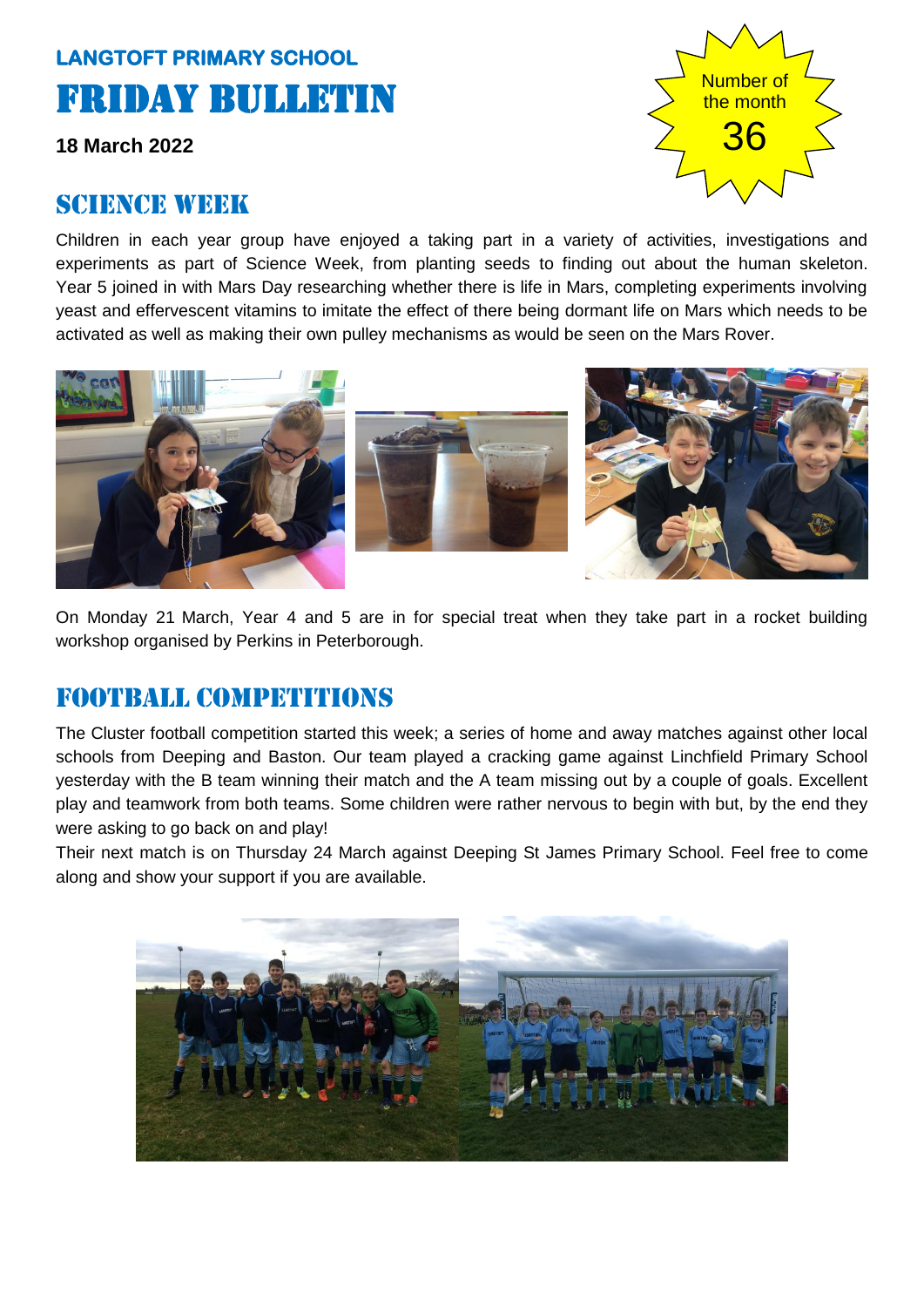

### Mrs dilley

It is with sadness that Mrs Dilley is leaving Langtoft Primary School at the end of this term. Mrs Dilley has made the tough decision to take a short break from teaching in order to look after her young family.

To ensure as little disruption to the children as possible, for the summer term Mr Dolby will continue to teach in Year 3 on a Monday, Tuesday, Thursday and Friday, with Mrs Strawbridge, who the children are familiar with, teaching on a Wednesday.

I'm sure you'll join me in thanking Mrs Dilley for her contributions to the school and in wishing her all the best for the future.

### Ukraine appeal

The children came dressed in blue and yellow and donated £1 to show our support and raise funds for the people of Ukraine. The collection of items you kindly donated were packed and delivered by Boxes of Hope to Wroclaw in Poland where they were unloaded into the interim facility forming and fulfilling dedicated orders of supplies to go to the refugee centres in Poland and then onto Ukraine directly.

Thank you for all your support you have shown so far.



Should you wish to donate further, we are directing you to Unicef, with whom we are linked as part of our Rights Respecting Schools status. [https://www.unicef.org.uk/donate/donate-now-to-protect-children-in](https://www.unicef.org.uk/donate/donate-now-to-protect-children-in-ukraine/?gclid=Cj0KCQjwuMuRBhCJARIsAHXdnqPO7z3f7vzWjg_plmvfYsgQbrpE7PiYUc9uvQzqugAGwUxdYf3deF4aArKVEALw_wcB)[ukraine/?gclid=Cj0KCQjwuMuRBhCJARIsAHXdnqPO7z3f7vzWjg\\_plmvfYsgQbrpE7PiYUc9uvQzqugAGwU](https://www.unicef.org.uk/donate/donate-now-to-protect-children-in-ukraine/?gclid=Cj0KCQjwuMuRBhCJARIsAHXdnqPO7z3f7vzWjg_plmvfYsgQbrpE7PiYUc9uvQzqugAGwUxdYf3deF4aArKVEALw_wcB) [xdYf3deF4aArKVEALw\\_wcB](https://www.unicef.org.uk/donate/donate-now-to-protect-children-in-ukraine/?gclid=Cj0KCQjwuMuRBhCJARIsAHXdnqPO7z3f7vzWjg_plmvfYsgQbrpE7PiYUc9uvQzqugAGwUxdYf3deF4aArKVEALw_wcB)

# **CHOIR**

Our new choir club started this week and all the children were excited to be singing a variety of songs. We are looking forward to hearing them perform next term.

### WANTED: FISH TANK

As part of a science topic, we would like to have frog spawn in school. If you have a small fish tank that you could give or lend us, please contact the school office.

### WRITERS OF THE WEEK

This week's Writers of the Week are **Arthur P** in Foundation, **Lily W** in Year 1, **Mille R** in Year 2, **Harrison D** in Year 3, **Jessica G** in Year 4, **Amellia D** in Year 5 and **Oliver C** in Year 6.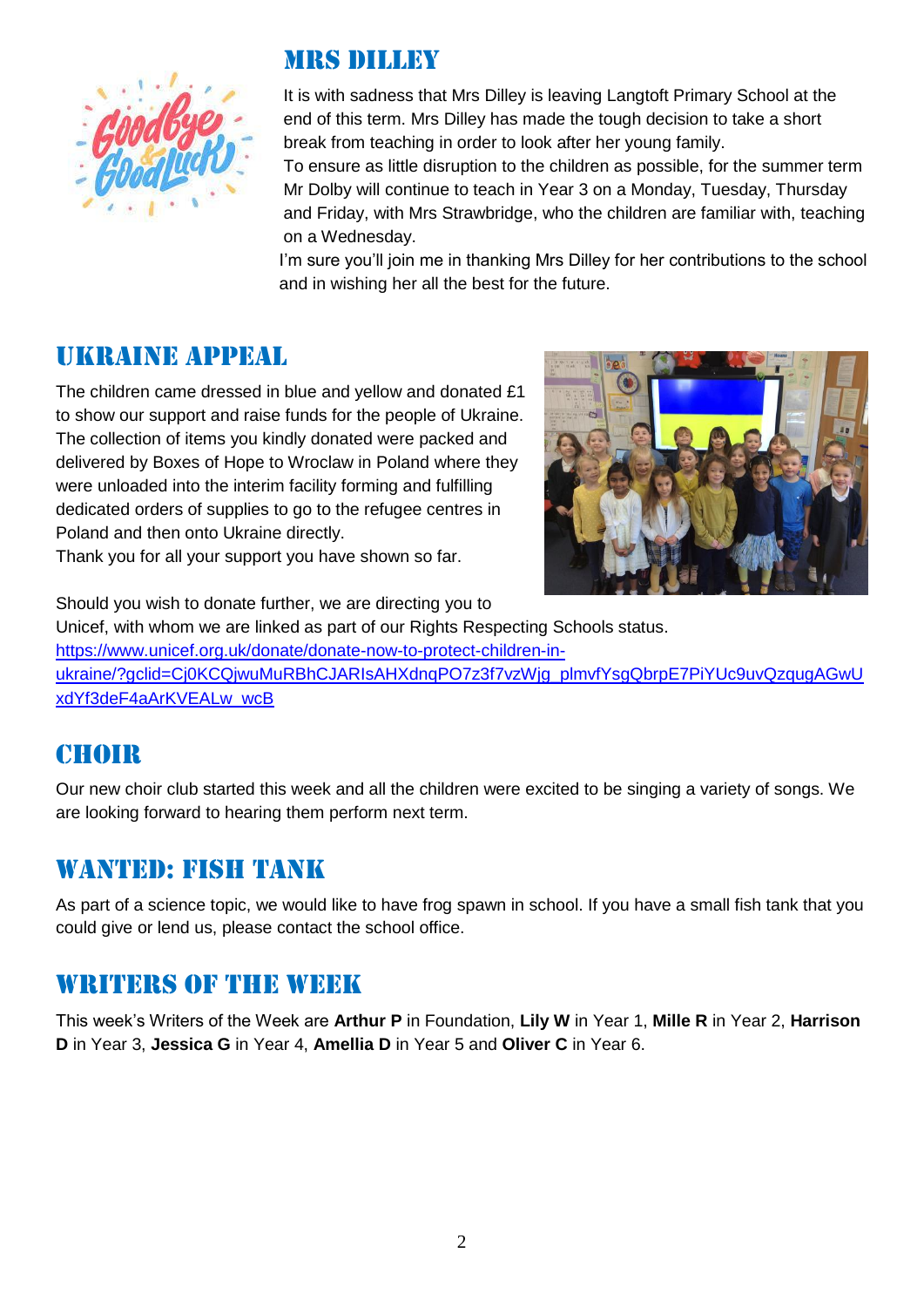# Class updates

**For week commencing 21st March 2022 Please find information about what each class are learning next week.** 

### Foundation stage

The eggs from the Happy Chick company will be arriving on Monday! The children will observe them and watch them hatch out throughout the week. They will have the opportunity to draw the chicks, write about them and hold them later in the week. In maths, they will begin to name and describe 3D shapes. Please could you send some recycling in from home (cereal boxes, tubs, puts, tubes, etc) for the children to identify the shapes and sort them into different groups. They can then use them to do some junk modelling. In phonics, the children will learn the sounds 'air' and 'ir'. We will continue our art journey and begin to learn about Henri Matisse and his cut outs. The children will have a go at designing their own floral and leave shapes and cutting them out. This will provide an extra opportunity for careful scissor control.

# YEAR 1

Next week in year 1 we have a very busy week. On Tuesday we will be visiting Peterborough Museum where we will be spending the day as a student nurse! In Science and English we will be learning all about Spring and writing our own Spring poems, in Maths we will be starting to learn about volume and capacity, and finally enjoying our pyjama and teddy day on Thursday!

# YEAR 2

In Year 2, we will be reading the beautiful text, The Tin Forest by Helen Ward. The text will be the inspiration for our writing where we will be writing diary extracts to show what was happening to the main character. In maths, we continue to develop our understanding of fractions by finding out about unit and non-unit fractions. We will use apparatus to help our understanding when calculating three quarters and to help us visualise how a half is equivalent to two quarters. In science, we hope to be able to plant seeds and bulbs before finding out more about how different plants adapt to live in their habitats. In RE, we will be learning how Christians welcome a new baby. We have learnt lots of poses in yoga and this week we will be learning about poses linked to animals found on a farm.

# YEAR 3

Next week we shall be using The Vanishing Rainforest for our inspiration in English. We will be exploring tribal life in the Amazon; the impact on the rainforest and the global impact of deforestation before ultimately composing a recount on this text. In science, we will discover the process of photosynthesis and recognise why rainforests are an essential part of our world. In PE, we continue with rallying in tennis whilst improving our hand-eye coordination in golf. As part of our rainforest topic, we shall compare data collected from the Amazon to that of our local area and draw conclusions. In mathematics, we move on from division to explore money involving pounds and pence; adding and subtracting and finding change.

# YEAR 4

This week in Year 4, we shall be beginning a new learning journey in maths. We are going to look at decimals and start to make connections with our prior knowledge of fractions. We are still working hard to learn our times tables and this has proven to be a vital skill when learning about fractions of quantities recently. In English sessions, we shall be continuing to look at formal letter writing. We will be gathering